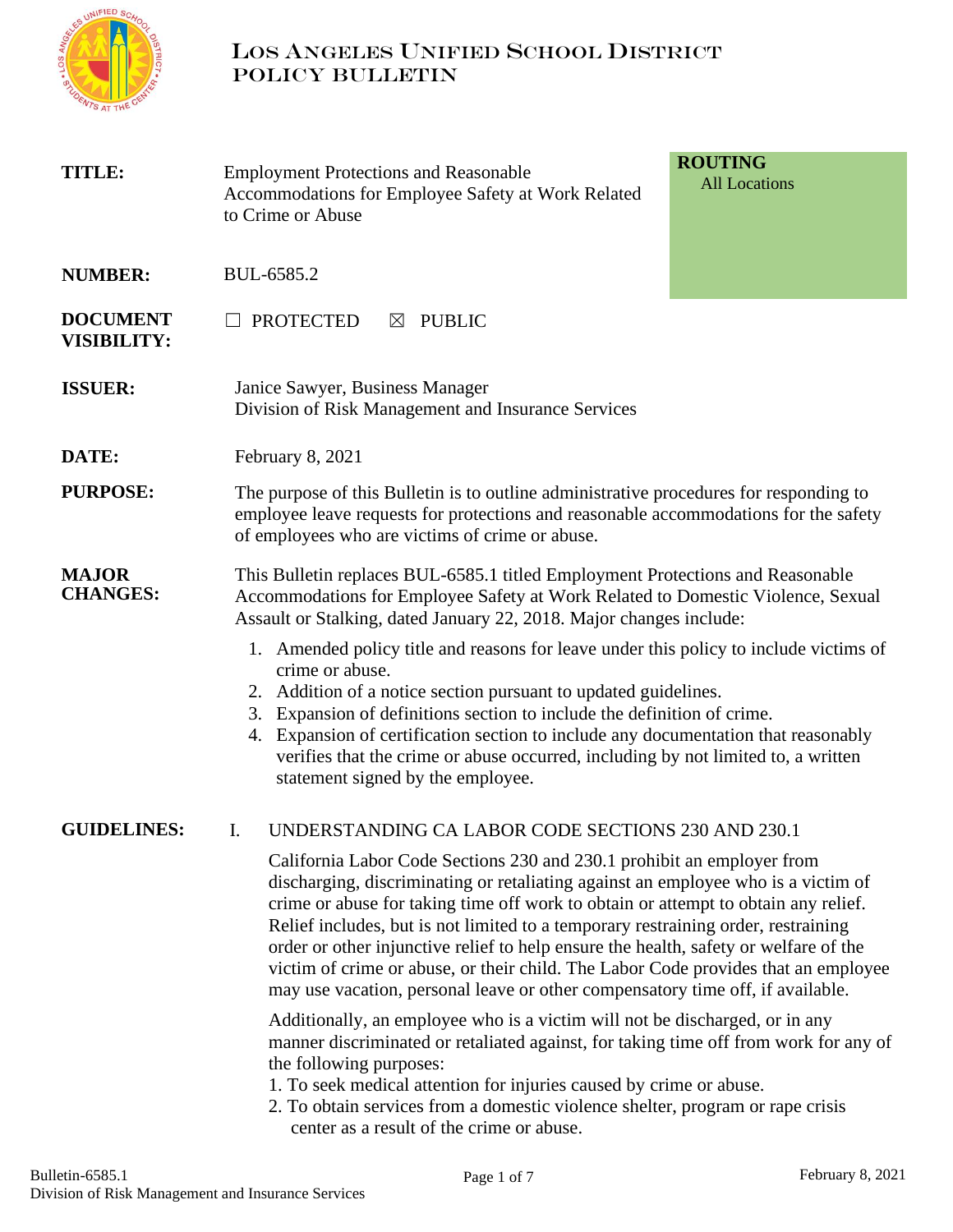

- 3. To obtain mental health support or psychological counseling related to an experience of crime or abuse.
- 4. To participate in services related to safety planning or take other actions to increase safety from future crime or abuse, including temporary or permanent relocation.

An employee may have separate rights to leave under the Family and Medical Leave Act, California Family Rights Act, other state statutes and/or bargaining unit agreements. However, this statute is not intended to create a right for an employee to take additional unpaid leave that exceeds the time allowed under the Family and Medical Leave Act (FMLA).

### II. CONFIDENTIALITY

All personnel matters are confidential and may not be shared, except only with those persons who need to know. Information sharing should be within the confines of the District's reporting procedures and investigative process.

Any verbal or written statement, police or court record, or other documentation provided by the employee regarding their status as a victim of crime or abuse shall be maintained as confidential and not disclosed, except as required by law or as necessary to protect the employee's safety in the workplace. State law requires that an employee shall be given notice before any authorized disclosure of this information.

#### III. NOTICE

The State of California Labor Commissioner's Office has developed the "Rights of Victims of crime or abuse of Domestic Violence, Sexual Assault and Stalking notice.

Effective July 1, 2017, California employers must provide all new hires and any current employee who so requests a written notice of rights of victims of crime or abuses of domestic violence, sexual assault and stalking.

#### IV. DEFINITIONS

A. Crime

A crime or public offense set forth in Section 13951 of the Government code, and regardless of whether any person is arrested for, prosecuted for, or convicted of, committing the crime.

- B. Domestic Violence
	- Abuse perpetrated against any of the following persons:
	- a. A spouse or former spouse;
	- b. A cohabitant or former cohabitant;
	- c. A person with whom the employee is having or has had a dating or engagement relationship;
	- d. A person with whom the employee has had a child;
	- e. A child of either the victim or perpetrator of a crime or abuse; or
	- f. Any person related by common ancestry or by marriage within the second degree.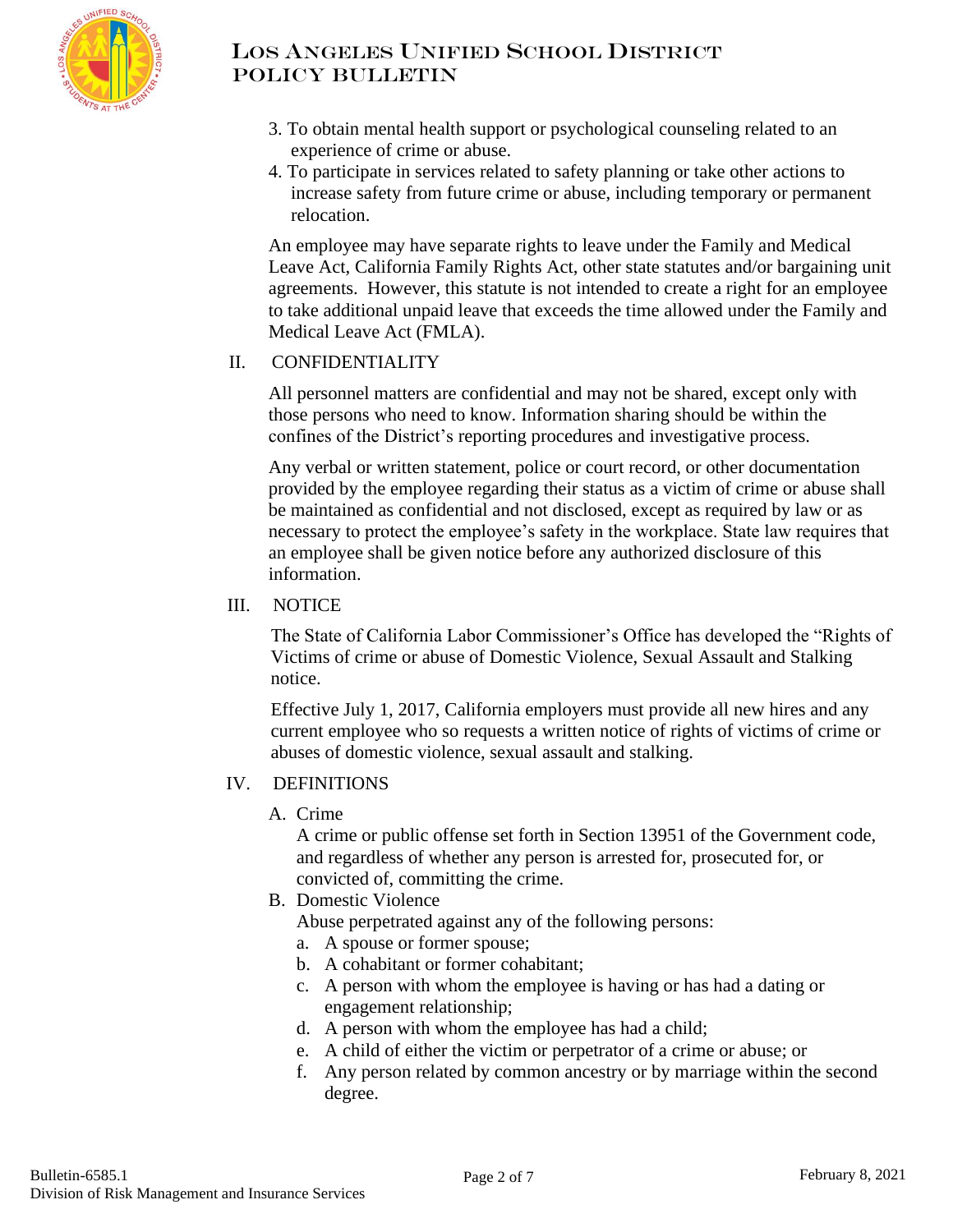

- C. Immediate Family Member
	- a. Regardless of age, the employee's biological, adopted, or foster child, stepchild, or legal ward, a child of the employee's registered domestic partner, a child to whom the employee stands in loco parentis, or a person to whom the employee stood in loco parentis as a child.
	- b. The employee's biological, adoptive, or foster parent, stepparent, or legal guardian of an employee or an employee's spouse or registered domestic partner, or a person who stood in loco parentis when the employee or the employee's spouse or registered domestic partner was a minor child.
	- c. The employee's spouse or registered domestic partner.
	- d. The employee's biological, foster, or adoptive sibling, stepsibling, or halfsibling.
	- e. Any other individual whose close association with the employee is the equivalent of a family relationship described in a, b, c, or d.
- D. Sexual Assault
	- a. Any unwelcome sexual contact including, but not limited to, rape, statutory rape, sodomy, sexual penetration, oral copulation or child molestation.
	- b. The California Penal Code provides a more comprehensive definition set forth in sections 261, 261.5, 262, 265, 266, 266a, 266b, 266c, 266g, 266j, 267, 269, 273.4, 285, 286, 288, 288a, 288.5, 289, or 311.4, as amended.
- E. Stalking
	- a. Willful, malicious and repeated following;
	- b. Willful and malicious harassing of another person; or,
	- c. A credible threat with the intent to place that person in reasonable fear for their safety, or the safety of their immediate family.
- F. Undue Hardship

An action which creates significant difficulty or expense when considered in light of factors, including, nature and cost of the accommodation, financial resources of the District and type of operation. Undue hardship also includes an action that would violate the District's duty to furnish and maintain a place of employment that is safe and healthful as required by the Labor Code.

# V. REASONABLE ACCOMMODATIONS FOR SAFETY

State law mandates that an employer provide reasonable accommodations for a victim of domestic violence, sexual assault, stalking, or other crime who requests an accommodation for their safety at work.

In determining reasonable accommodations, the employer shall consider urgent circumstances or danger facing the employee.

State statute mandates that the employer engage the employee in an interactive process to determine effective reasonable accommodations anytime the employee requests a reasonable accommodation or if the safety concern is known and the employer becomes aware of a potential need for safety accommodations.

The employer is not required to provide a reasonable accommodation if the employee has not disclosed their status as a victim of domestic violence, sexual assault, stalking, or other crime or if the accommodation is an undue hardship.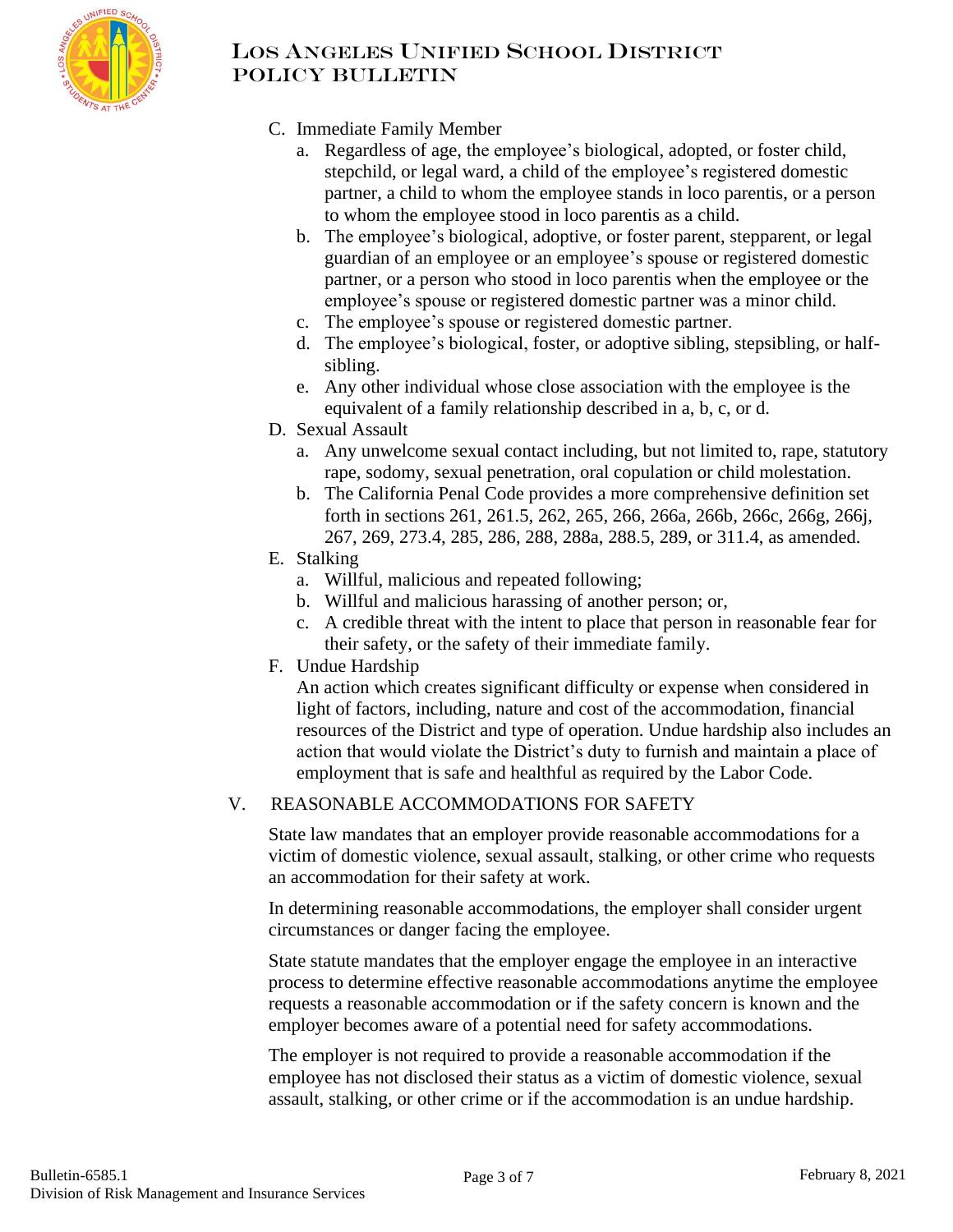

State law declares that reasonable accommodations consist of the implementation of safety measures that may include the following:

- 1. Transfer, reassignment or modified schedule;
- 2. Changed work telephone number or workstation location;
- 3. Installed lock(s);
- 4. Assistance in documenting domestic violence, sexual assault, stalking, or other crime that occurs in the workplace;
- 5. Implementation of safety procedures or other adjustments to the job structure, workplace facility or work environment; or,
- 6. Referral to a victim of crime or abuse assistance organization.

#### VI. REASONABLE ACCOMMODATION PROCESS

The reasonable accommodations process requires the good faith cooperation and interaction of all involved to ensure that individuals who have been the target of domestic violence, sexual assault, stalking, or other crime are provided with the necessary accommodations.

The site administrator/designee shall engage in a timely, good faith, interactive process with the employee to determine effective reasonable accommodations for safety.

The reasonable accommodations process shall begin as soon as an employee makes a request for safety related accommodations to the site administrator/designee, or as soon as the site administrator/designee becomes aware of the possible need for a safety related accommodation.

Pursuant to relevant regulations, the request for reasonable accommodations does not have to be in writing, nor does the employee have to use special language such as "reasonable accommodation" or "safety." A verbal request should be documented in writing by the site administrator/designee. The site administrator/designee may request that the employee provide a signed written statement certifying that the accommodation is for purposes authorized pursuant to this Bulletin.

- A. Responsibilities of District Employees:
	- 1. The employee, or a person acting on their behalf, shall complete a statement certifying that the requested accommodations are for a purpose encompassed by this Bulletin. See the certification section.
	- 2. The employee shall give reasonable advance notice of the employee's intention to take time off work, unless advance notice is not feasible.
	- 3. If the employee no longer needs an accommodation for safety at work, it is incumbent upon the employee to notify the site administrator/designee that the accommodation is no longer needed.
- B. Responsibilities of the Site Administrator/Designee:
	- 1. Notify employees of their rights under the law by providing the Victim of crime or abuses of Domestic Violence Leave Notice to new employees upon hire and to all employees upon request.
	- 2. Respond promptly to any verbal or written request for reasonable accommodations for safety at work due to an employee's status as a victim of crime or abuse of domestic violence, sexual assault, stalking, or other crime.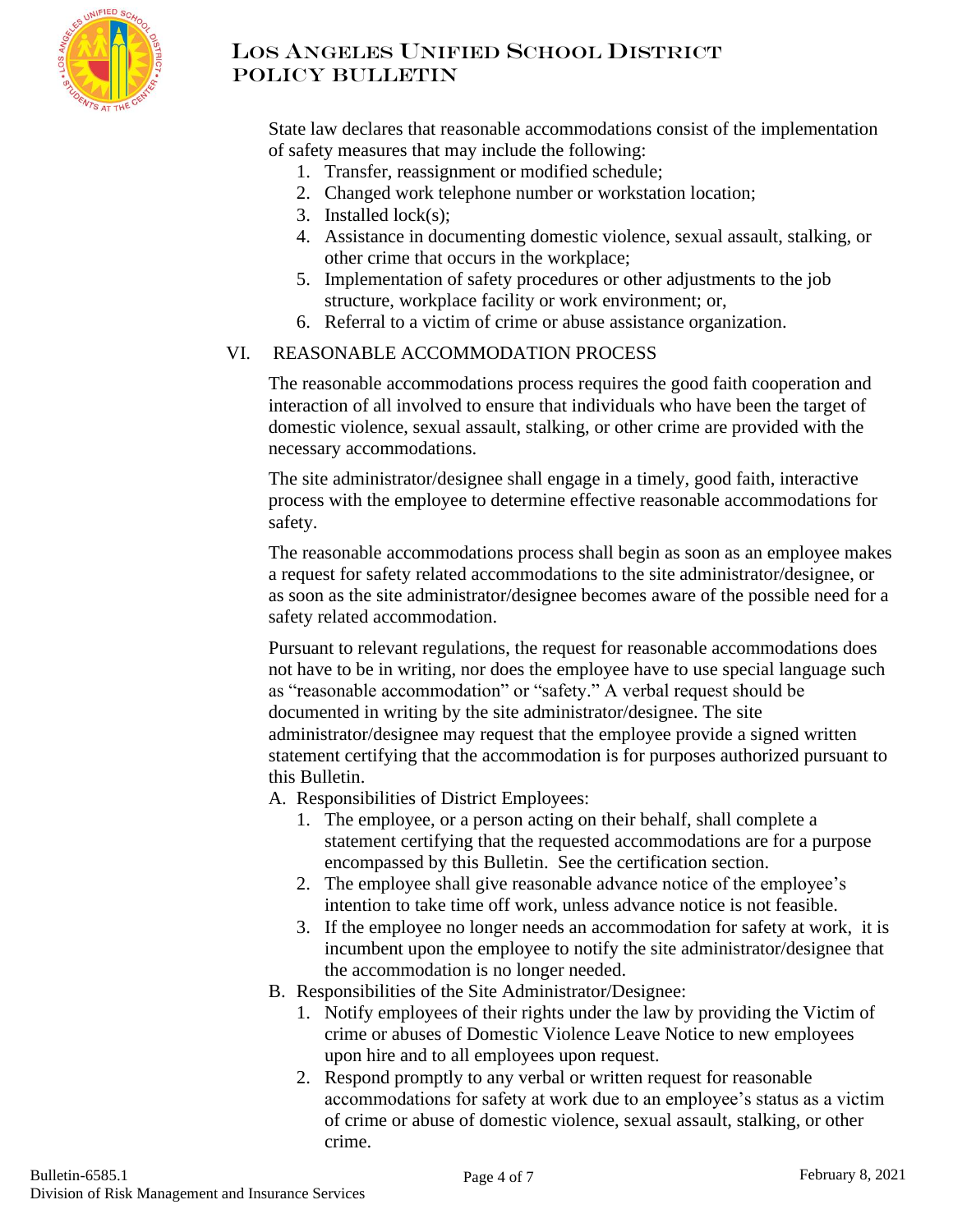

- 3. For assistance and consultation, contact the Local District, School Police (213) 625-6631, the School Mental Health Crisis Counseling and Intervention Services (213) 241-3841 or other offices, as appropriate.
- 4. Engage in a timely, good faith interactive process by meeting with the employee to determine the safety concerns and identify possible accommodations.
- 5. Consider urgent circumstances or danger facing the employee, in determining whether an accommodation is reasonable.
- 6. Ensure that the reasonable accommodation policy is implemented, as appropriate, to ensure the safety of the workplace.
- 7. Document the interactive process and the accommodations using Attachment A, Record of Interactive Process.
- 8. Request certification or recertification of the employee's status as a victim of crime or abuse of domestic violence, sexual assault, stalking, or other crime. (See sections on certification and recertification below.)
- 9. Monitor and follow up to ensure that the safety accommodation is effective and still necessary. Follow-up must be documented.
- 10. Consider removing the employee's name from the school or office website.
- 11. Refer requests that are not able to be implemented to your Local District Office.

It is not within the purview of the Reasonable Accommodation Committee to address requests made regarding employee safety.

C. Provide Resources:

As part of the accommodations process, the site administrator/designee may take the following steps:

- 1. Recommend the employee see their health care provider for mental/physical health services.
- 2. If the employee does not have a health care provider, refer the employee to the Employee Assistance Program (800) 285-7717 for limited clinical support services.
- 3. Provide the employee with Attachment B or Attachment C, Victim of crime or abuses of Domestic Violence Leave Notice. Attachment C is in Spanish.
- 4. Provide the employee supportive resources, specifically for person's identified as victim of crime or abuses of domestic violence, sexual assault, stalking, or other crime including community agency referrals listed in the related resources section of this bulletin
- D. Certification:

If an unscheduled absence occurs, the site administrator/designee shall not take any adverse actions against the employee, if the employee reports that absence within a reasonable time and provides the required certification. Certification shall be any of the following:

- 1. The face sheet of a police report indicating that the employee was a victim of crime or abuse with all suspect and witness information redacted.
- 2. A court order protecting or separating the employee from the perpetrator of an act of crime or abuse; or, other evidence from the court or prosecuting attorney that the employee appeared in court.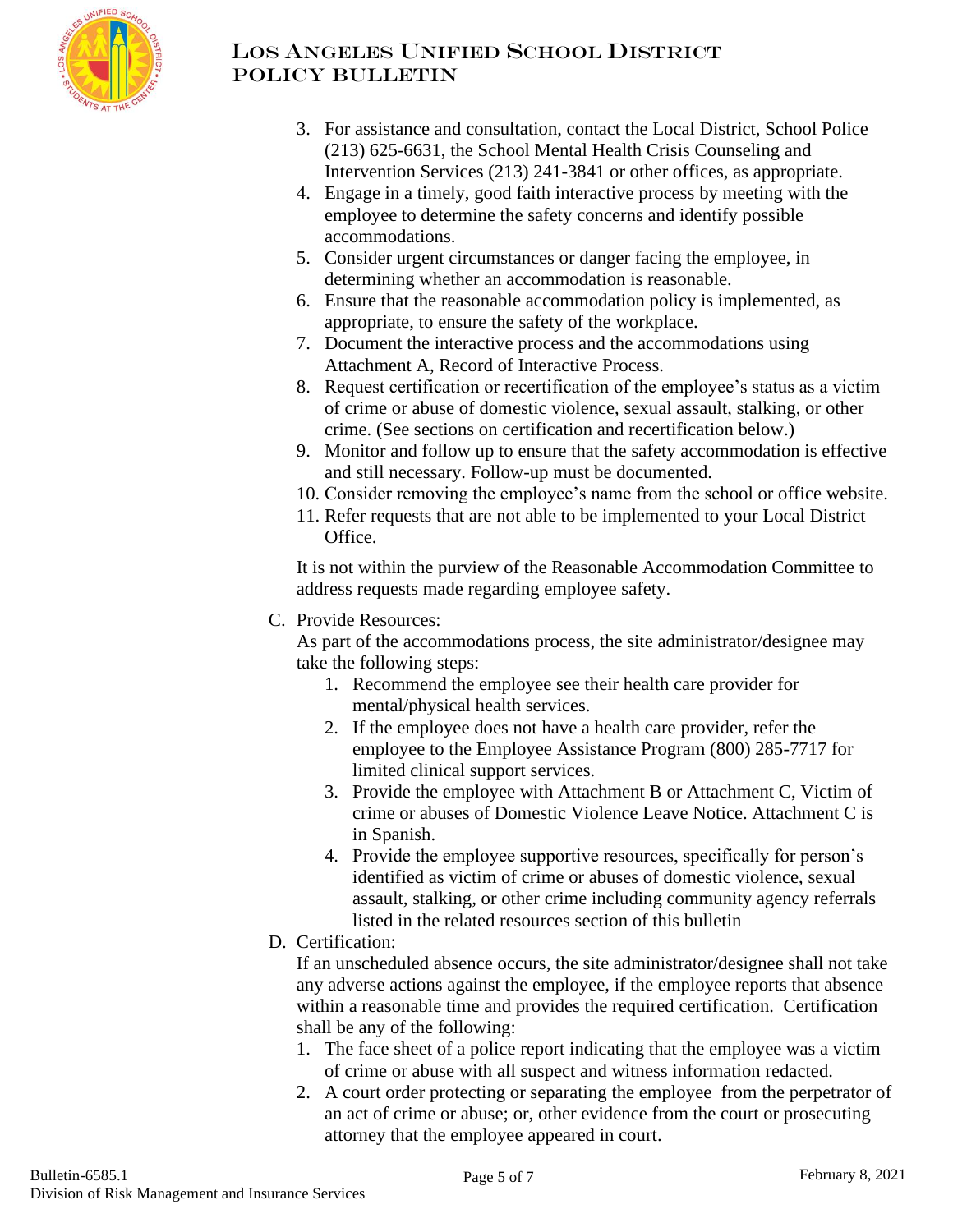

# LOS ANGELES UNIFIED SCHOOL DISTRICT POLICY BULLETIN

|                                     | 3. Documentation from a licensed medical professional, domestic violence<br>counselor, a sexual assault counselor, victim of crime or abuse advocate,<br>licensed health care provider, or counselor that the employee was<br>undergoing treatment or receiving services for physical or mental injuries<br>or abuse resulting in victimization from the crime or abuse.<br>4. Any other form of documentation that reasonably verifies that the crime or<br>abuse occurred, including but not limited to, a written statement signed by<br>the employee, or an individual acting on the employee's behalf, certifying<br>that the absence is for a purpose authorized under CA Labor Code sections<br>230 and 230.1.<br>E. Recertification:<br>The site administrator/designee may request recertification of an employee's<br>status as a victim of crime or abuse of domestic violence, sexual assault or<br>stalking every six-months after the date of the previous certification.<br>F. Non-Retaliation Protections:<br>The District will not tolerate retaliation against anyone for filing a complaint or<br>participating in the complaint investigation process.<br>Applicable State law prohibits the discharge, discrimination or retaliation<br>against an employee, including an employee who is a victim of crime or abuse<br>of a crime, for taking time off to appear in court; to comply with a subpoena; or |  |  |  |
|-------------------------------------|--------------------------------------------------------------------------------------------------------------------------------------------------------------------------------------------------------------------------------------------------------------------------------------------------------------------------------------------------------------------------------------------------------------------------------------------------------------------------------------------------------------------------------------------------------------------------------------------------------------------------------------------------------------------------------------------------------------------------------------------------------------------------------------------------------------------------------------------------------------------------------------------------------------------------------------------------------------------------------------------------------------------------------------------------------------------------------------------------------------------------------------------------------------------------------------------------------------------------------------------------------------------------------------------------------------------------------------------------------------------------------------------------------------------------------|--|--|--|
|                                     | other court order as a witness in any judicial proceeding.                                                                                                                                                                                                                                                                                                                                                                                                                                                                                                                                                                                                                                                                                                                                                                                                                                                                                                                                                                                                                                                                                                                                                                                                                                                                                                                                                                     |  |  |  |
| <b>AUTHORITY:</b>                   | This is a policy of the Los Angeles Unified School District.<br>This policy is established in accordance with California Labor Code sections 230 and<br>230.1                                                                                                                                                                                                                                                                                                                                                                                                                                                                                                                                                                                                                                                                                                                                                                                                                                                                                                                                                                                                                                                                                                                                                                                                                                                                  |  |  |  |
| <b>RELATED</b><br><b>RESOURCES:</b> | Non-Discrimination and Anti-Harassment (Including Sexual Harassment) Policy and<br>Complaint Procedure, BUL-6612.                                                                                                                                                                                                                                                                                                                                                                                                                                                                                                                                                                                                                                                                                                                                                                                                                                                                                                                                                                                                                                                                                                                                                                                                                                                                                                              |  |  |  |
|                                     | Incident System Tracking Accountability Report, BUL-5269.                                                                                                                                                                                                                                                                                                                                                                                                                                                                                                                                                                                                                                                                                                                                                                                                                                                                                                                                                                                                                                                                                                                                                                                                                                                                                                                                                                      |  |  |  |
|                                     | Legally-Mandated Paid Sick Leave for Eligible Employees, BUL-6529.                                                                                                                                                                                                                                                                                                                                                                                                                                                                                                                                                                                                                                                                                                                                                                                                                                                                                                                                                                                                                                                                                                                                                                                                                                                                                                                                                             |  |  |  |
|                                     | Workplace Violence, Bullying and Threats (Adult to Adult), BUL-5798.                                                                                                                                                                                                                                                                                                                                                                                                                                                                                                                                                                                                                                                                                                                                                                                                                                                                                                                                                                                                                                                                                                                                                                                                                                                                                                                                                           |  |  |  |
| <b>ASSISTANCE:</b>                  | Anthem Employee Assistance Program (800) 999-7222 for a wide variety of<br>professional services, referrals, and online resources to help cope with stressful<br>situations for LAUSD employees.                                                                                                                                                                                                                                                                                                                                                                                                                                                                                                                                                                                                                                                                                                                                                                                                                                                                                                                                                                                                                                                                                                                                                                                                                               |  |  |  |
|                                     | Employee Health Services (213) 241-6326 for assistance and consultation regarding<br>medical aspects that may be present.                                                                                                                                                                                                                                                                                                                                                                                                                                                                                                                                                                                                                                                                                                                                                                                                                                                                                                                                                                                                                                                                                                                                                                                                                                                                                                      |  |  |  |
|                                     | Staff Relations (213) 241-6056.                                                                                                                                                                                                                                                                                                                                                                                                                                                                                                                                                                                                                                                                                                                                                                                                                                                                                                                                                                                                                                                                                                                                                                                                                                                                                                                                                                                                |  |  |  |
|                                     | Equal Opportunity Section (213) 241-7685 for assistance with alleged discrimination<br>and sexual harassment complaints.                                                                                                                                                                                                                                                                                                                                                                                                                                                                                                                                                                                                                                                                                                                                                                                                                                                                                                                                                                                                                                                                                                                                                                                                                                                                                                       |  |  |  |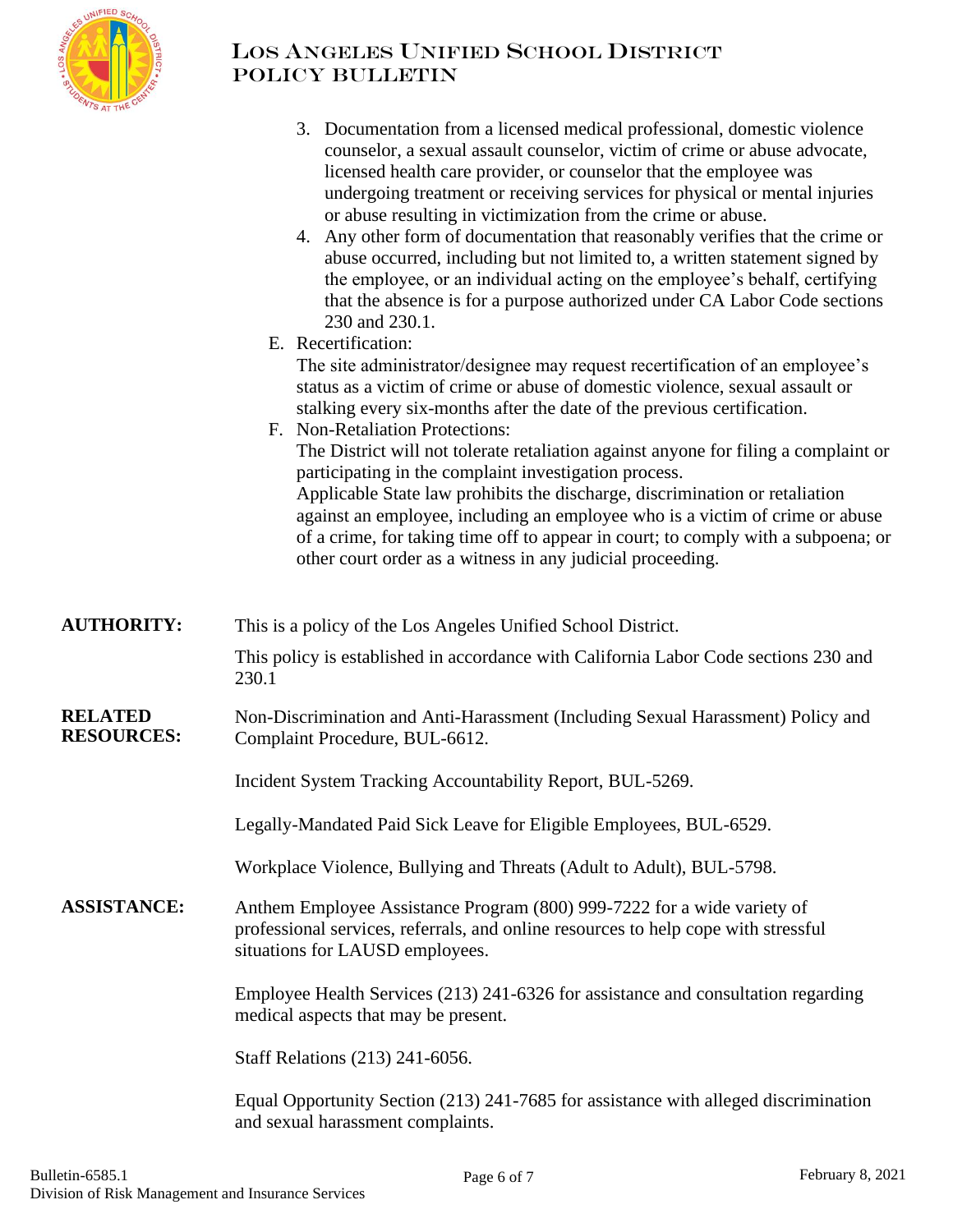

Los Angeles School Police Department (213) 625-6631 for assistance with any law enforcement matters.

Office of General Counsel (213) 241-7600 for assistance/counseling regarding legal issues.

School, Culture, Climate and Safety (213) 241-5337 for assistance in school operations concerning employees.

School Mental Health, Crisis Counseling and Intervention Service (213) 241-2174 or (213) 241-3841 for assistance with threat assessments, suicide prevention and mental health issues.

Los Angeles County Domestic Violence Hotline for Los Angeles County residents (800) 978-3600 operates 24 hours a day.

The National Domestic Violence Hotline (800) 799-SAFE (7233) operates 24 hours a day.

Los Angeles County District Attorney's Victim-Witness Assistance Program (626) 927-2500 or (800) 380-3811.

California Victim Compensation Program (800) 777-9229.

RAINN (Rape, Abuse and Incest National Network) (800) 656-HOPE (4673) a national victim of crime or abuse assistance organization that will connect you with a rape crisis center in your area.

**ATTACHMENTS:** Attachment A – Record of Interactive Process

Attachment B – Victim of crime or abuses of Domestic Violence Leave – English

Attachment C – Victim of crime or abuses of Domestic Violence Leave Notice – Spanish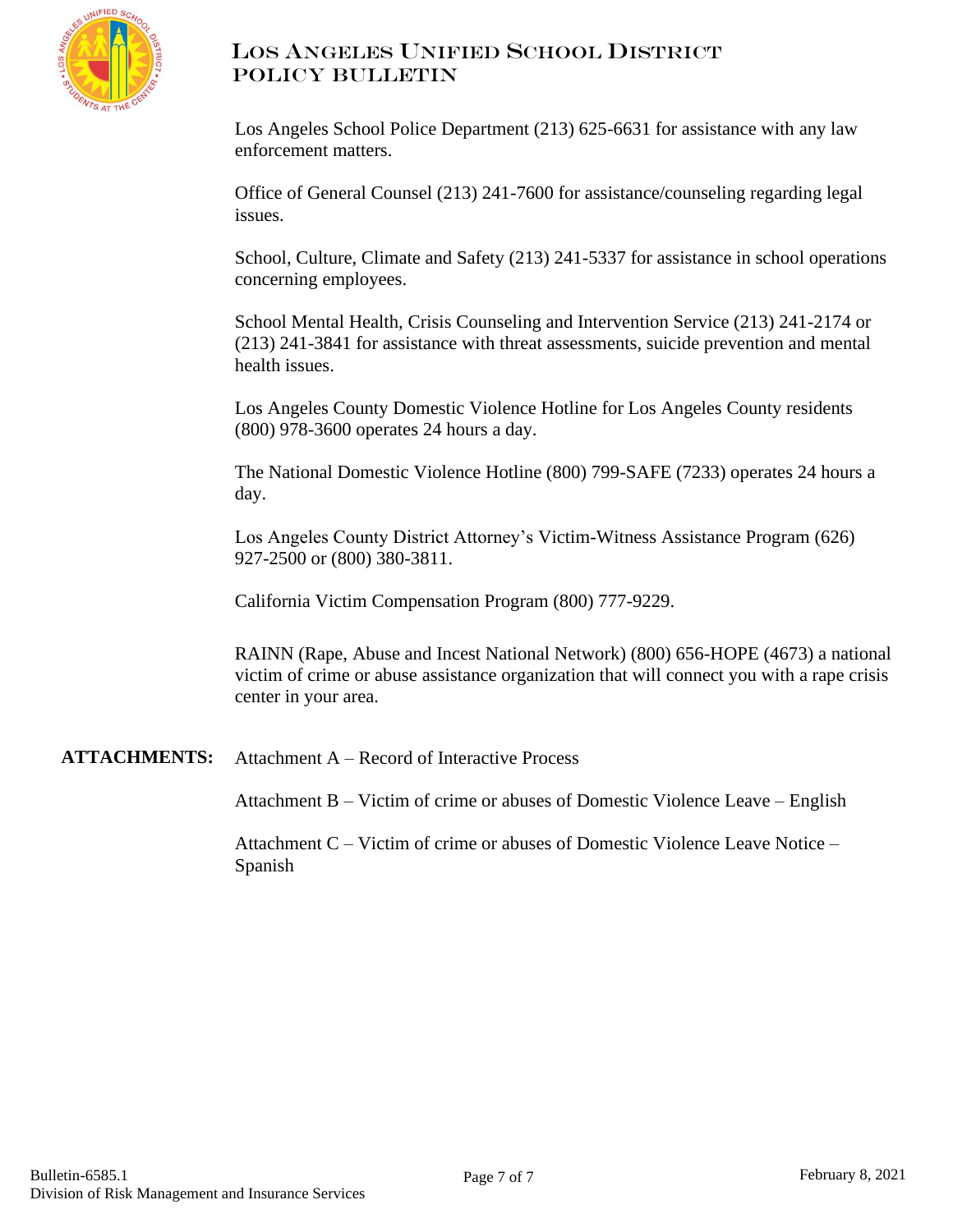#### **LOS ANGELES UNIFIED SCHOOL DISTRICT ATTACHMENT A RECORD OF INTERACTIVE PROCESS**

Directions: To be completed by site administrator/designee in discussion with employee.

| <b>Employee Information</b>                                                                              |          |                        |  |  |  |
|----------------------------------------------------------------------------------------------------------|----------|------------------------|--|--|--|
|                                                                                                          |          |                        |  |  |  |
| Employee/Applicant Name                                                                                  |          | <b>Employee Number</b> |  |  |  |
| Job Title                                                                                                | Worksite | Work Number            |  |  |  |
|                                                                                                          |          |                        |  |  |  |
| Documentation of Interactive Process (attach additional sheet(s) if necessary)                           |          |                        |  |  |  |
|                                                                                                          |          |                        |  |  |  |
| Date(s) of meeting with employee/applicant (in person):<br>What accommodations were requested/discussed? |          |                        |  |  |  |
|                                                                                                          |          |                        |  |  |  |
|                                                                                                          |          |                        |  |  |  |
|                                                                                                          |          |                        |  |  |  |
|                                                                                                          |          |                        |  |  |  |
|                                                                                                          |          |                        |  |  |  |
| Possible accommodation(s) identified?                                                                    |          |                        |  |  |  |
|                                                                                                          |          |                        |  |  |  |
|                                                                                                          |          |                        |  |  |  |
|                                                                                                          |          |                        |  |  |  |
|                                                                                                          |          |                        |  |  |  |
|                                                                                                          |          |                        |  |  |  |
|                                                                                                          |          |                        |  |  |  |

## **Outcome of Interactive Process (attach additional sheet(s) if necessary)**

Accommodation(s) implemented:

Requests referred to Local District:

| <b>Print Name</b> | <b>Signature</b> | <b>Title</b> | <b>Date</b> |
|-------------------|------------------|--------------|-------------|
|                   |                  |              |             |
|                   |                  |              |             |
|                   |                  |              |             |
|                   |                  |              |             |
|                   |                  |              |             |

## **Original to be retained at the work location.**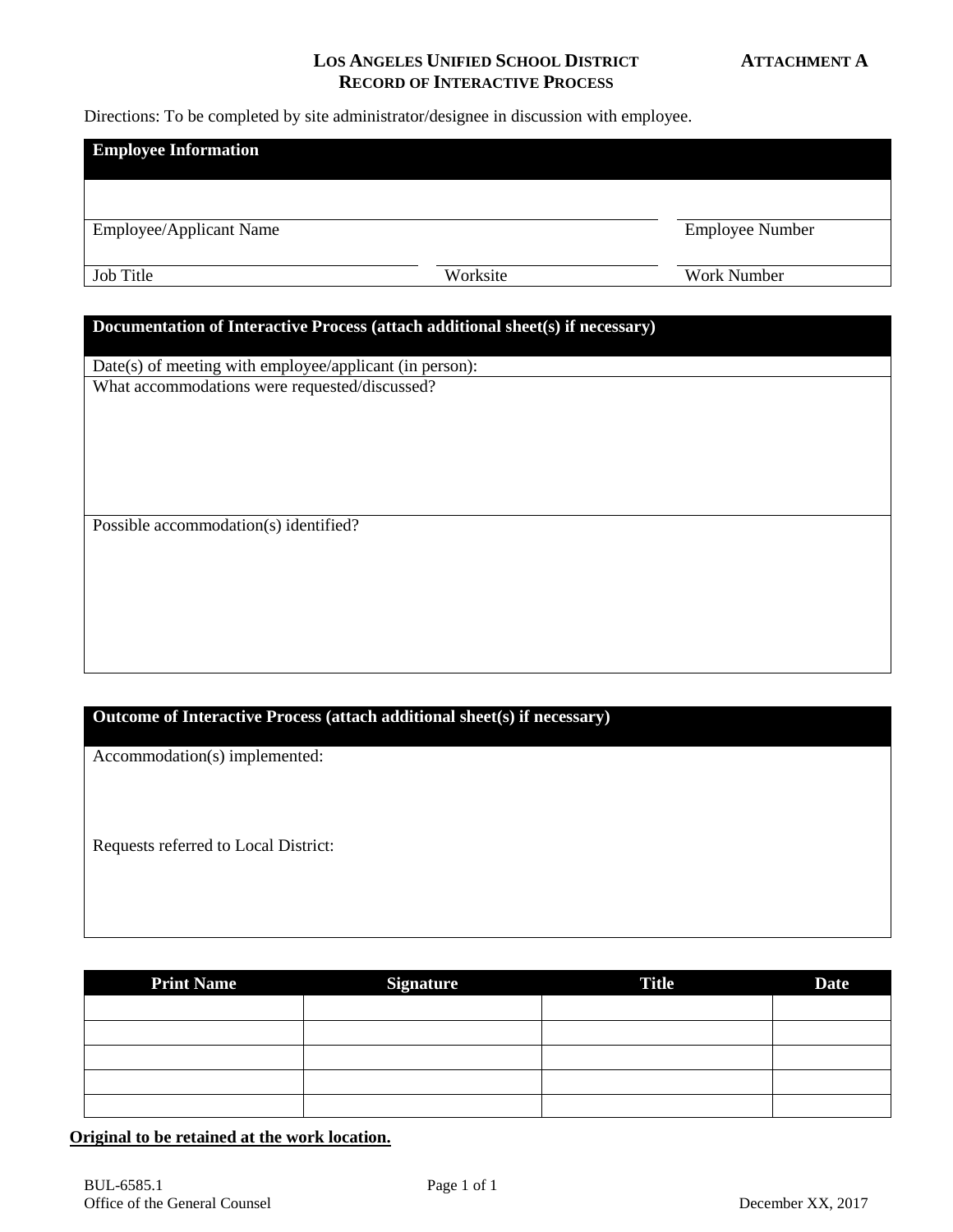# **EMPLOYERS MUST PROVIDE THIS INFORMATION TO NEW WORKERS WHEN HIRED AND TO OTHER WORKERS WHO ASK FOR IT**

# RIGHTS OF VICTIMS OF DOMESTIC VIOLENCE, SEXUAL ASSAULT AND STALKING

## *Your Right to Take Time Off:*

- You have the right to take time off from work to get help to protect you and your children's health, safety or welfare. You can take time off to get a restraining order or other court order.
- If your company has 25 or more workers, you can take time off from work to get medical attention or services from a domestic violence shelter, program or rape crisis center, psychological counseling, or receive safety planning related to domestic violence, sexual assault, or stalking.
- You may use available vacation, personal leave, accrued paid sick leave or compensatory time off for your leave unless you are covered by a union agreement that says something different. Even if you don't have paid leave, you still have the right to time off.
- In general, you don't have to give your employer proof to use leave for these reasons.
- If you can, you should tell your employer before you take time off. Even if you cannot tell your employer before, your employer cannot discipline you if you give proof explaining the reason for your absence within a reasonable time. Proof can be a police report, court order or doctor's or counselor's note or similar document.

### *Your Right to Reasonable Accommodation:*

 You have the right to ask your employer for help or changes in your workplace to make sure you are safe at work. Your employer must work with you to see what changes can be made. Changes in the workplace may include putting in locks, changing your shift or phone number, transferring or reassigning you, or help with keeping a record of what happened to you. Your employer can ask you for a signed statement certifying that your request is for a proper purpose, and may also request proof showing your need for an accommodation. Your employer cannot tell your coworkers or anyone else about your request.

# *Your Right to Be Free from Retaliation and Discrimination:*

Your employer cannot treat you differently or fire you because:

- You are a victim of domestic violence, sexual assault, or stalking.
- You asked for leave time to get help.
- You asked your employer for help or changes in the workplace to make sure you are safe at work.

#### *You can file a complaint with the Labor Commissioner's Office against your employer if he/she retaliates or discriminates against you.*

For more information, contact the California Labor Commissioner's Office. We can help you by phone at 213-897-6595, or you can find a local office on our website: www.dir.ca.gov/dlse/DistrictOffices.htm. If you do not speak English, we will provide an interpreter in your language at no cost to you. This Notice explains rights contained in California Labor Code sections 230 and 230.1. Employers may use this Notice or one substantially similar in content and clarity.

#### **Labor Commissioner'sOffice Victims of Domestic Violence, Sexual Assault and StalkingNotice 5/2017**